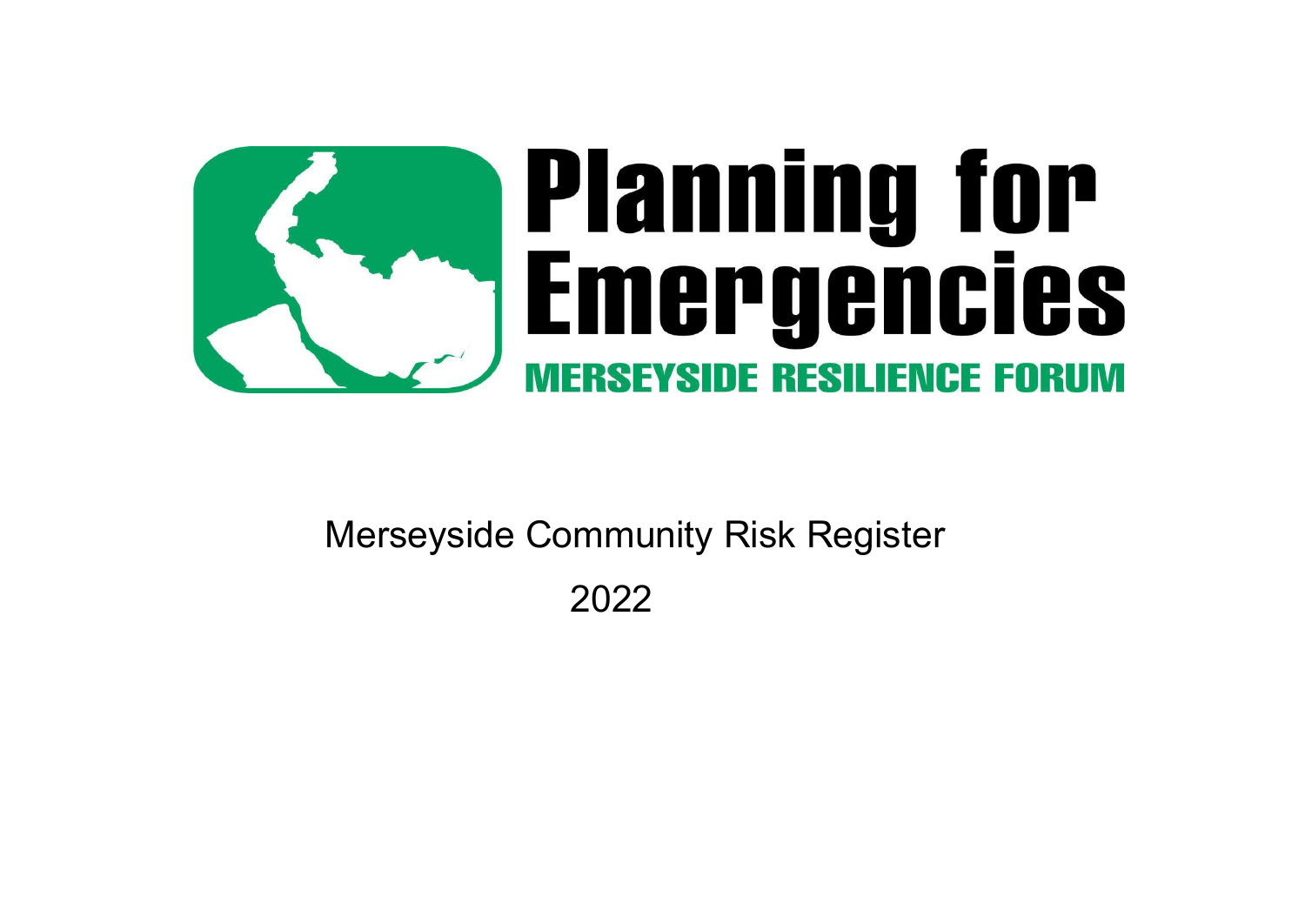### **INTRODUCTION**

#### **What is the Community Risk Register?**

The Community Risk Register (CRR) has been compiled by the Merseyside Resilience Forum (MRF) to identify potential risks that may affect the communities of Merseyside. The MRF is a collaboration of multi-agency services / partners working together to prepare for emergencies on Merseyside, including:

| <b>British Transport Police (BTP)</b>  | Cadent                                  |
|----------------------------------------|-----------------------------------------|
| <b>Clinical Commissioning Groups</b>   | Environment Agency (EA)                 |
| Health & Safety Executive (HSE)        | Knowsley Metropolitan Borough Council   |
| <b>Liverpool City Council</b>          | Liverpool John Lennon Airport           |
| Maritime and Coastguard Agency (MCA)   | Merseyside Fire & Rescue Service (MFRS) |
| Merseyside Police                      | Merseytravel                            |
| <b>Mersey Tunnels Police</b>           | <b>NHS England</b>                      |
| <b>National Grid Plc</b>               | <b>National Highways</b>                |
| North West Ambulance Service (NWAS)    | Port of Liverpool Police                |
| Sefton Metropolitan Borough Council    | <b>SP Energy Networks</b>               |
| St Helens Metropolitan Borough Council | Wirral Metropolitan Borough Council     |
| <b>United Utilities</b>                | <b>UK Health Security Agency</b>        |

The CRR provides the basis for the responder agencies to develop emergency plans and provides a guide for the preparedness work carried out by the MRF. The CRR is also intended to inform the public - individuals, families and businesses - on the range of potential disruptive events that these agencies have considered when making their plans, and to provide assurance that they are ready to deal with these emergencies to provide resilience for the communities that they serve.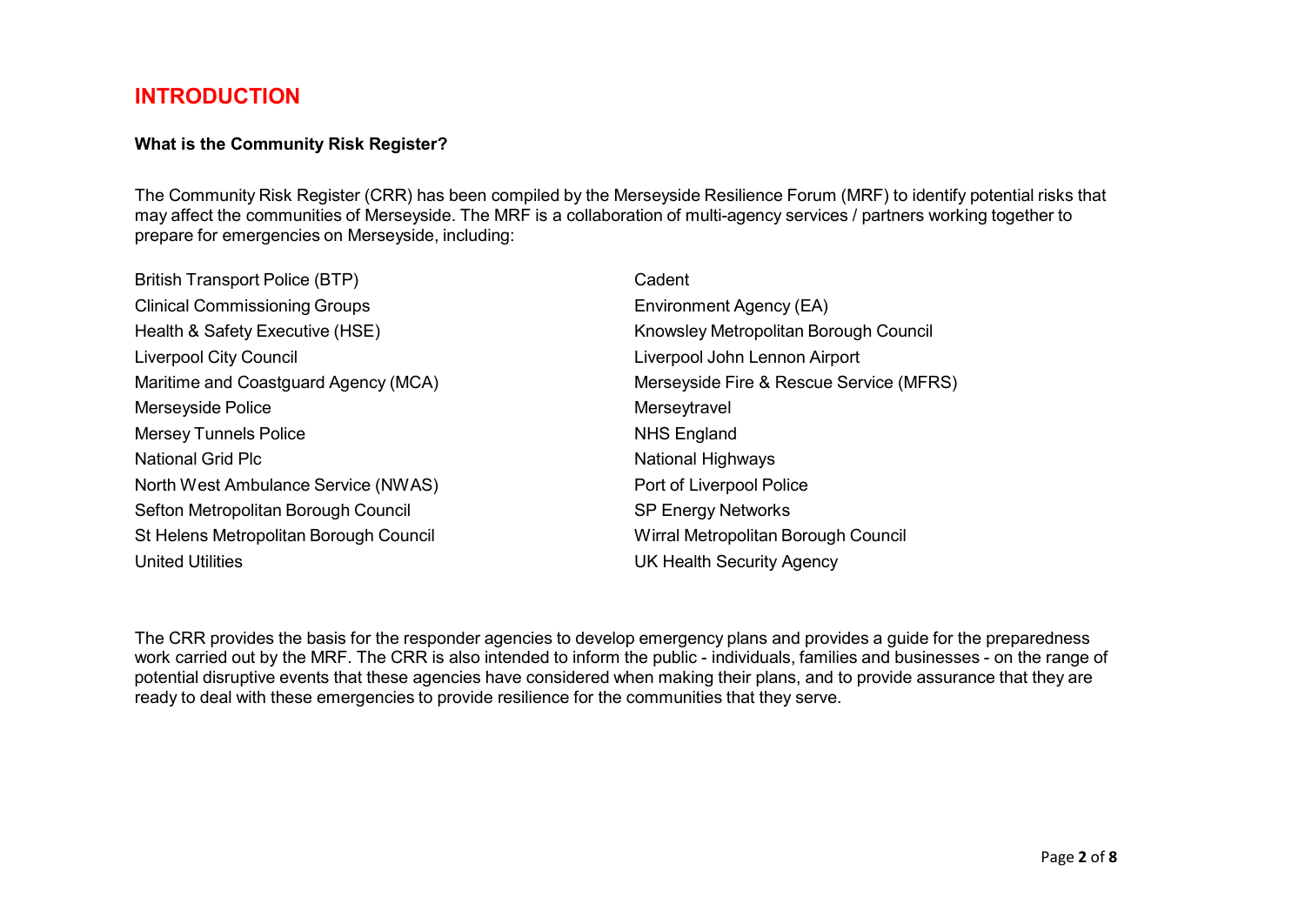#### **How has the Community Risk Register Been Compiled?**

The Government assesses hazards and threats that could affect the United Kingdom. These are published in the National Risk Register. It explains the likelihood of a risk occurring and, if it happens, the effects it may have.

Under the Civil Contingencies Act 2004 (CCA) all areas of the United Kingdom are required to establish a local resilience forum within the local Police Force area. The CCA places a legal duty on local emergency responders to carry out assessments on the risks to their area and publish them.

The register prioritises risks at a Merseyside level. It is a document that shows which risks have been identified to affect Merseyside. The likelihood of an event occurring has been assessed using historical evidence and projected occurrence data relating to the risk occurring over a 12-month period. The potential impact of such an emergency has been assessed with regard to welfare of the community, essential services, the local economy and local environment in accordance with national guidance.

The inclusion of these hazards does not mean that the Merseyside Resilience Forum (MRF) believes the risk will materialise, or that if it were to do so, it would be at that scale. The risk scenarios are considered to be reasonable worst case assumptions upon which our risk assessment is based. The likelihood and impact assessments have been used to develop a Risk Rating of Low, Medium, High or Very High. This is displayed on the Risk Matrix (page 8).

The risk matrix below shows non-malicious and certain malicious events. This does not mean that we are not considering all malicious threats within our risk assessment work, but given the sensitivity of the information supporting these risk assessments and the potential for use by adversaries, specific details will not be made available via this document.

#### **Lead Responsibility**

For the purpose of clarity, the Lead Responsibility refers to the organisation responsible for compiling the specific entry into the CRR. This does not necessarily denote responsibility for enacting risk treatment or for lead response in case of an incident.

**NOTE:** Risks are assessed against the 2019 National Security Risk Assessment methodology. However, due to the review process adopted by the MRF, the risk rating for some risks is based on a previous methodology.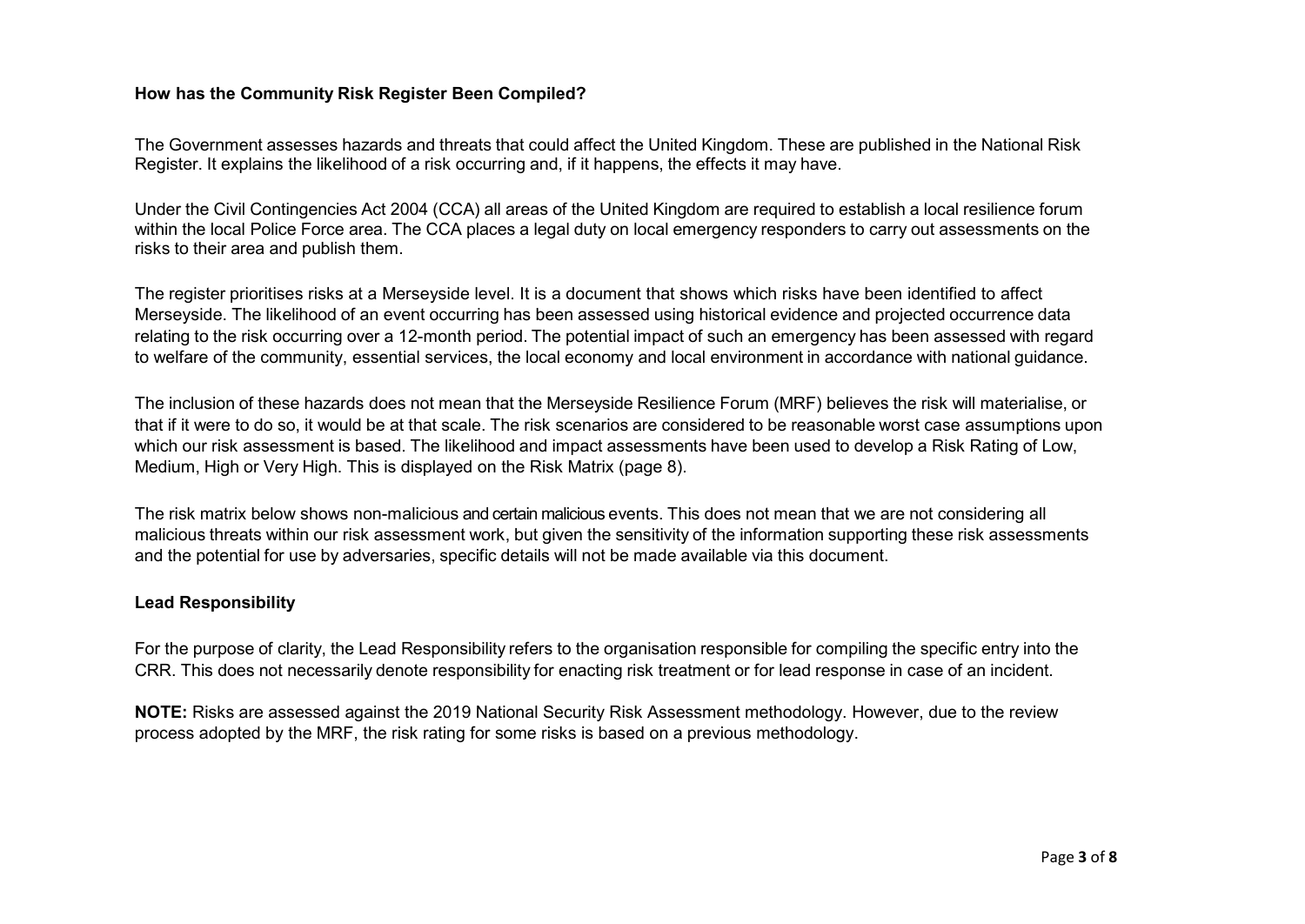## **FURTHER INFORMATION**

To view the National Risk Register of Civil Emergencies please visit the Government website via the link below:

National Risk Register for Civil [Emergencies](https://www.gov.uk/government/publications/national-risk-register-2020)

To view the Cabinet Office Guidance for Emergency Preparedness and Emergency Response & Recovery please visit the Government website via the links below:

[Emergency Preparedness](https://www.gov.uk/government/publications/emergency-preparedness)

**[Emergency Response and Recovery](https://www.gov.uk/government/publications/emergency-response-and-recovery)** 

Further information is also available on the Merseyside Prepared website via the links below:

[www.merseysideprepared.org.uk](http://www.merseysideprepared.org.uk/)

If you have any further queries please contact:

Secretary to Merseyside Resilience Forum

Merseyside Fire & Rescue Service

**Headquarters** 

Bridle Road

Bootle

Merseyside

L30 4YD

Tel: 0151 296 4536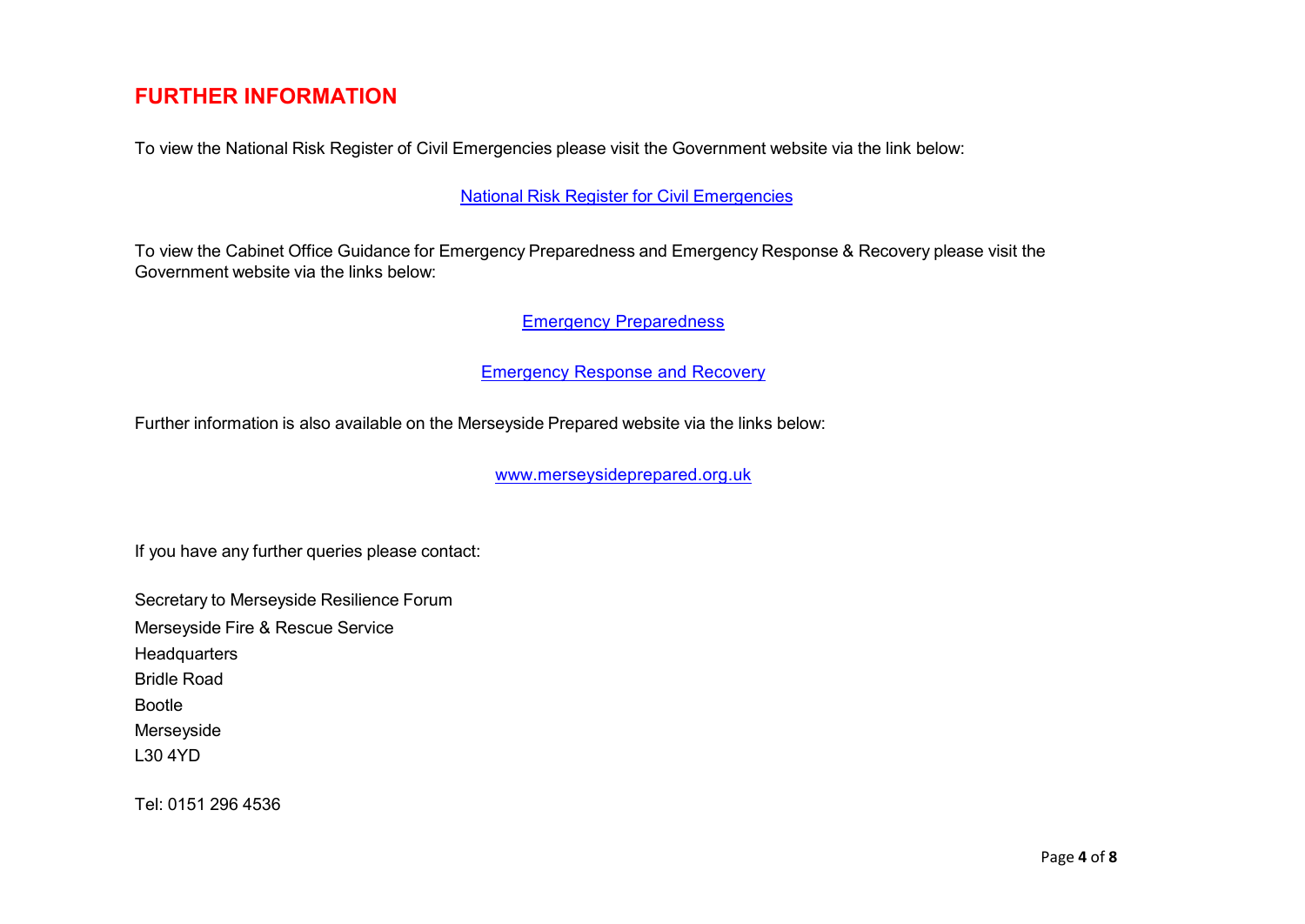## **RISK INDEX**

| <b>ACCIDENTS AND SYSTEM FAILURES</b>          | <b>Lead Responsibility</b>              |
|-----------------------------------------------|-----------------------------------------|
| <b>Major Fire</b>                             | Merseyside Fire & Rescue Service        |
| <b>Wildfires</b>                              | Merseyside Fire & Rescue Service        |
| <b>Fire at Fuel Distribution Site</b>         | Merseyside Fire & Rescue Service        |
| <b>Fire at Gas Terminal</b>                   | Merseyside Fire & Rescue Service        |
| Pipeline Incident - Gas                       | Merseyside Fire & Rescue Service        |
| Fire at Oil Refinery                          | Merseyside Fire & Rescue Service        |
| Fire at Offshore Installation                 | Maritime & Coastguard Agency            |
| Pipeline Incident - Ethylene                  | Merseyside Fire & Rescue Service        |
| Pipeline Incident - Fuel                      | Merseyside Fire & Rescue Service        |
| <b>Biological Pathogen Release</b>            | <b>UK Health Security Agency</b>        |
| <b>Biological Substance Release</b>           | <b>UK Health Security Agency</b>        |
| <b>Chemical Release</b>                       | Merseyside Fire & Rescue Service        |
| <b>Civil Nuclear Accident</b>                 | <b>UK Health Security Agency</b>        |
| <b>Maritime Pollution</b>                     | Maritime & Coastguard Agency            |
| Road Accident - involving Hazardous Materials | Merseyside Fire & Rescue Service        |
| <b>Food Supply Contamination</b>              | <b>UK Health Security Agency</b>        |
| <b>Exposure to Radiation</b>                  | UK Health Security Agency / NHS England |
| <b>Aviation Incident</b>                      | Liverpool John Lennon Airport (Fire)    |
| <b>Collapse of Government Contractor</b>      | <b>NHS England</b>                      |
| <b>Collapse of Social Care Provider</b>       | <b>Liverpool City Council</b>           |
| Reservoir / Dam Collapse                      | <b>Environment Agency</b>               |
| <b>Water Supply Failure</b>                   | <b>United Utilities</b>                 |
| National Electricity Failure                  | <b>SP Energy Networks</b>               |
| <b>Regional Electricity Failure</b>           | <b>SP Energy Networks</b>               |
| <b>Gas Supply Failure</b>                     | St Helens MBC                           |
| <b>Telecommunications Failure</b>             | Merseyside Police                       |
| <b>Retail Bank Failure</b>                    | <b>Liverpool City Council</b>           |
| <b>Systemic Financial Crisis</b>              | <b>Liverpool City Council</b>           |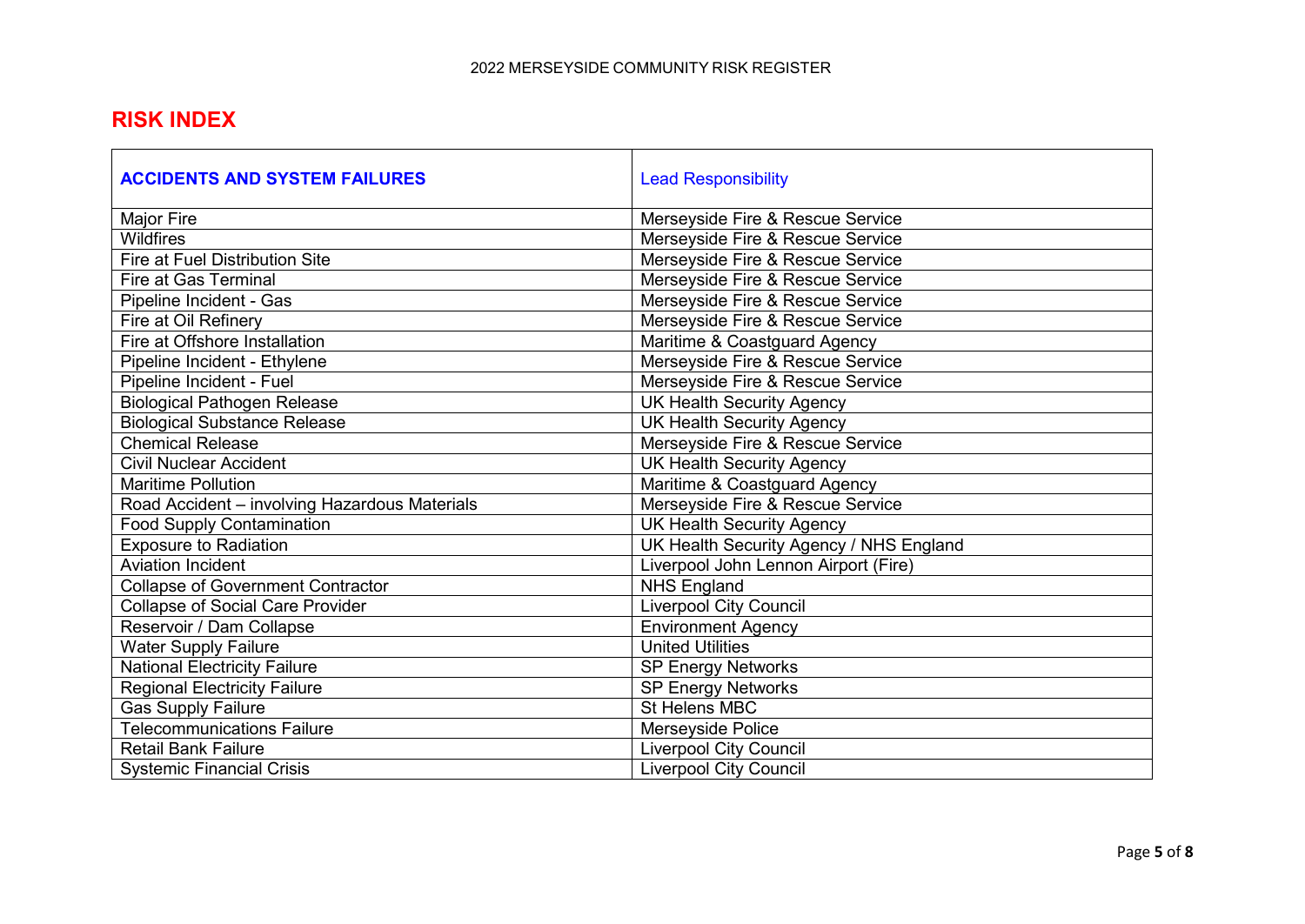| <b>NATURAL HAZARDS</b>        | <b>Lead Responsibility</b>           |
|-------------------------------|--------------------------------------|
| Coastal Flooding              | <b>Environment Agency</b>            |
| <b>River Flooding</b>         | <b>Environment Agency</b>            |
| <b>Surface Water Flooding</b> | <b>Liverpool City Council</b>        |
| Drought                       | <b>United Utilities</b>              |
| Poor Air Quality              | <b>UK Health Security Agency</b>     |
| <b>Volcanic Eruption</b>      | Liverpool John Lennon Airport (Fire) |
| Heatwave                      | <b>UK Health Security Agency</b>     |
| Low Temperatures and Snow     | <b>Liverpool City Council</b>        |
| Space Weather                 | <b>SP Energy Networks</b>            |
| <b>Storms</b>                 | St Helens MBC                        |
| Earthquake                    | Merseyside Fire & Rescue Service     |

| <b>HUMAN AND ANIMAL DISEASES</b>   | <b>Lead Responsibility</b>       |
|------------------------------------|----------------------------------|
| Influenza Type Pandemic            | UK Health Security Agency        |
| <b>Emerging Infectious Disease</b> | <b>UK Health Security Agency</b> |
| Antimicrobial Resistance           | <b>UK Health Security Agency</b> |
| <b>Animal Disease</b>              | <b>Wirral MBC</b>                |

| <b>SOCIETAL</b>                     | <b>Lead Responsibility</b>       |
|-------------------------------------|----------------------------------|
| Industrial Action - Fire & Rescue   | Merseyside Fire & Rescue Service |
| Industrial Action - Prison Officers | Merseyside Police                |
| Industrial Action - Transport       | <b>British Transport Police</b>  |
| Industrial Action - Fuel            | Merseyside Police                |
| <b>Collapse of Fuel Supplier</b>    | Merseyside Police                |
| <b>Public Disorder</b>              | Merseyside Police                |
| <b>Influx of British Nationals</b>  | <b>Liverpool City Council</b>    |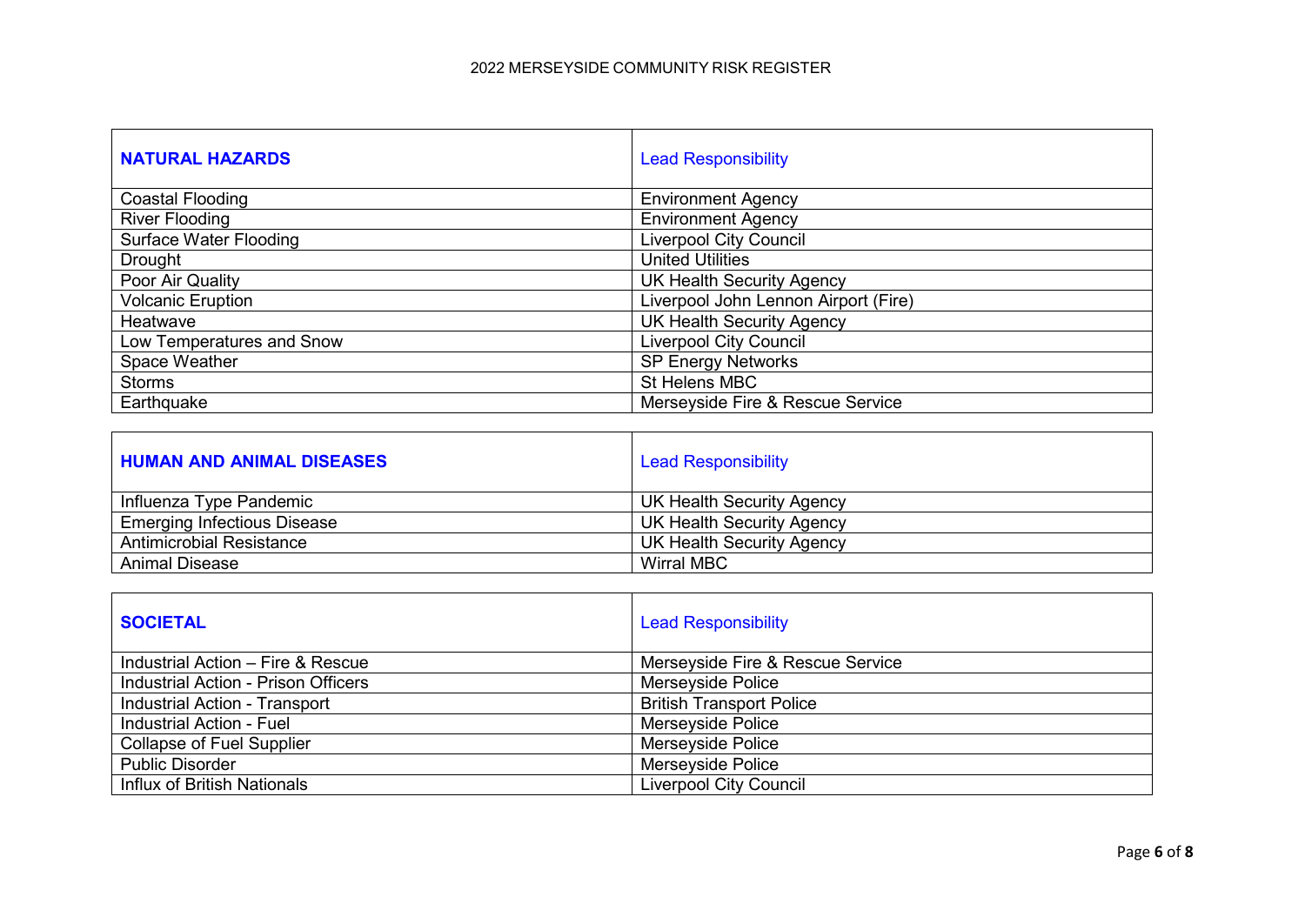| <b>MALICIOUS</b>                      | <b>Lead Responsibility</b>    |
|---------------------------------------|-------------------------------|
| Cyber - Transport                     | Merseytravel                  |
| Cyber - Health and Social Care System | <b>NHS England</b>            |
| <b>Cyber - Democratic Process</b>     | <b>Liverpool City Council</b> |
| Cyber - Crime Incident                | <b>Merseyside Police</b>      |
| Cyber - Financial Telecoms            | Merseyside Police             |
| <b>Cyber - Government Systems</b>     | Merseyside Police             |
| Cyber - Data Breach                   | Merseyside Police             |
| <b>Cyber - Telecommunications</b>     | Merseyside Police             |

| <b>LOCAL</b>                                            | <b>Lead Responsibility</b>       |
|---------------------------------------------------------|----------------------------------|
| Fire at Stadium                                         | Merseyside Fire & Rescue Service |
| <b>Tunnel Incident</b>                                  | <b>Mersey Tunnels Police</b>     |
| Maritime Accident / Blockade                            | <b>Port Police</b>               |
| Passenger Vessel Incident                               | Maritime & Coastguard Agency     |
| <b>Aviation Incident Offshore</b>                       | Maritime & Coastguard Agency     |
| Railway Accident                                        | <b>British Transport Police</b>  |
| Motorway Incident                                       | <b>National Highways</b>         |
| <b>Building Collapse</b>                                | Merseyside Fire & Rescue Service |
| <b>Groundwater Pollution</b>                            | <b>Environment Agency</b>        |
| Fire at Waste / Recycling Site                          | Merseyside Fire & Rescue Service |
| <b>Industrial Action - Emergency Services</b>           | North West Ambulance Service     |
| Temporary Risks - Festivals / Sporting / Leisure Events | <b>Event Organisers</b>          |